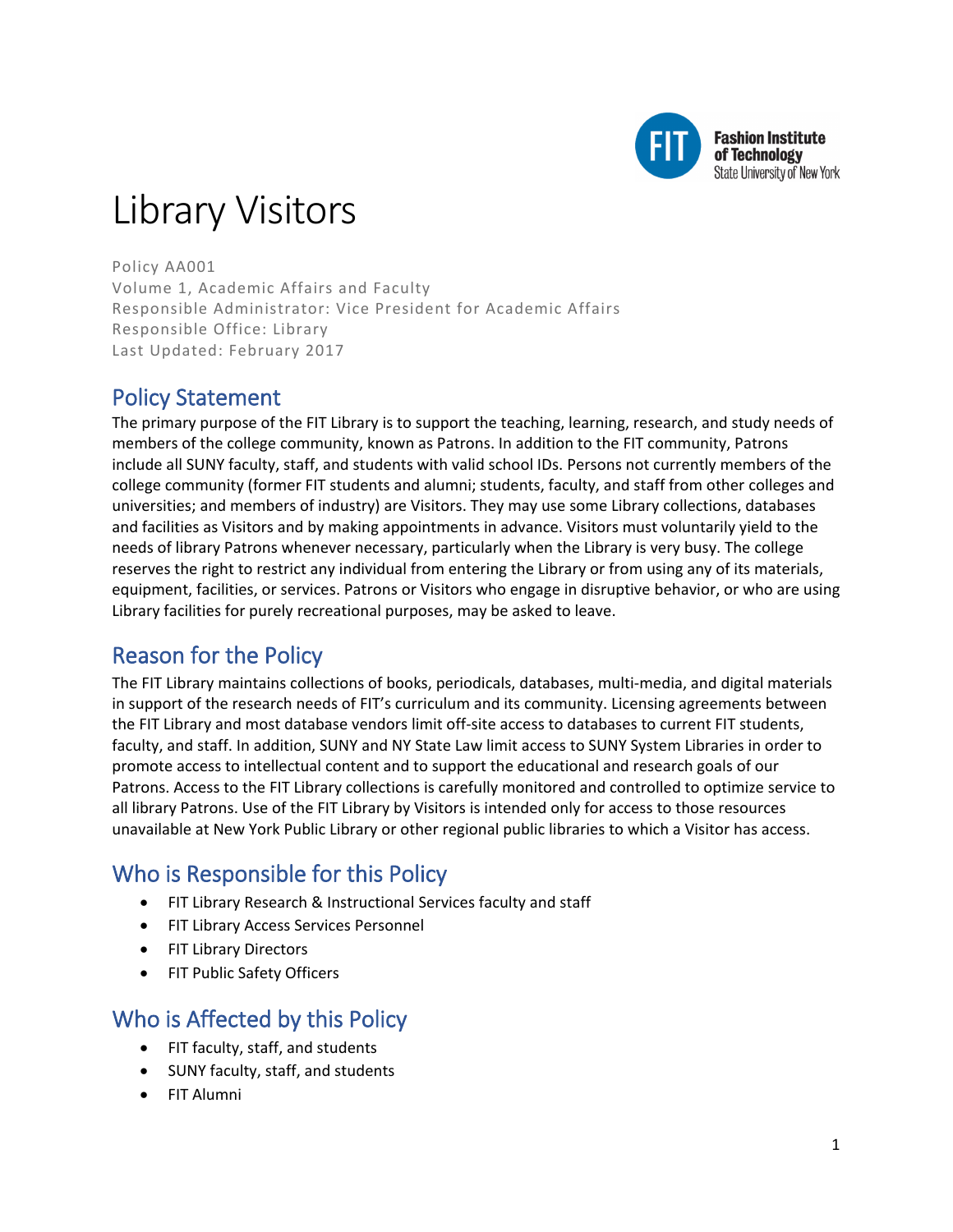• General Public

## **Definitions**

- **Patrons:** FIT faculty, staff, and students; SUNY faculty, staff, and students
- **Visitors**: FIT Alumni, members of industry, and the general public.

# Principles

Use of the FIT Library is a privilege, not a right. All Library Patrons are expected to comply with all Library policies. Failure to comply may be grounds for removal from the Library on a temporary or permanent basis.

The Library prioritizes use of services, resources and spaces. Visitors may expect delays in services dependent on student needs. Library personnel will assist Visitors in using the Library's facilities and resources as time permits.

In addition to applicable FIT policies and regulations regarding the use of college facilities, computers and property, the following specific policies apply when using the FIT Library's resources and facilities:

- **Access**
	- $\circ$  All Visitors must schedule appointments in advance no same day appointments are allowed. Appointments are available for any day the FIT Library is open, but the number of visitors per day is limited. Visitors are strongly encouraged to contact the Library as soon as possible if they need to cancel or reschedule an appointment.
	- $\circ$  Visitors must arrive no later than 1 hour before closing. Hours of operation vary, depending on academic calendars and holidays; consult the FIT Library website at http://www.fitnyc.edu/library/about/hours.php for specific hours.
	- $\circ$  Visitors may use the FIT Library's in-house collections for research and educational purposes, generally for limited periods of time, depending on individual research needs.
	- o Access to FIT's Wi-Fi network is provided for researchers' personal computers.

#### • **Using the FIT Library**

- o Removal of Library materials is strictly prohibited.
- o Library Patrons and Visitors are expected to respect and properly care for all library materials, equipment, and property.
- $\circ$  Library Patrons and Visitors must not maliciously access, alter, damage, or destroy any computer, furniture, equipment, or materials.
- o Library Patrons and Visitors are expected to conduct themselves at all times in a thoughtful and courteous manner.
- o Patrons and Visitors must not engage in disruptive activity or other behavior that interferes with the normal use and operation of the Library; FIT Public Safety Officers may be called in such instances. Unacceptable behavior includes, but is not limited to, verbal abuse, intimidation, or harassment.
- o Patron and Visitor Station computers are reserved for accessing the FIT Library's Electronic Resources only. These computers shall not be used for any activity that is not directly related to accessing the Library's electronic resources. Unauthorized activity includes, but is not limited to the following: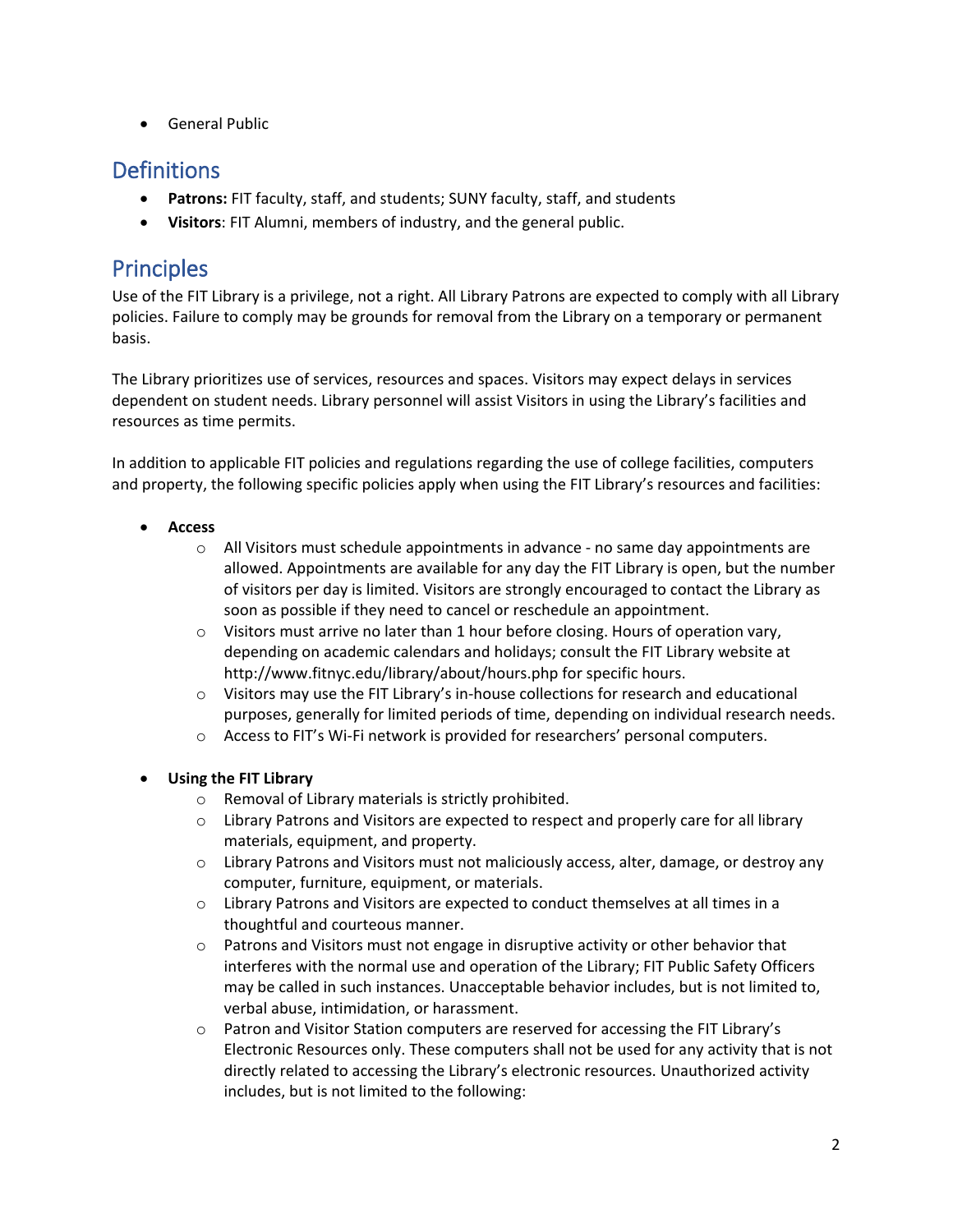- $\blacksquare$  Playing games
- **Accessing obscene or offensive websites or files**
- Watching videos
- Accessing any social media sites (e.g. Facebook, Twitter, Instagram, etc.)
- **EXECUTE:** Checking Email
- **Job searching, applying for jobs online, or resume editing**
- Downloading illegal files
- Conducting business activities
- o Library Visitors must respect a staff member's request to relinquish a library computer or other library equipment for use by Patrons.
- $\circ$  Children under the age of 16 may accompany Visitors to the Library but must be supervised at all times.
- $\circ$  Exceptions will be made on an individual basis for children under the age of 16 to be granted access if they are directly engaged in research or educational activities that require access. These children should be prepared to show proof of age upon request and must be accompanied by an adult.
- o Library Patrons and Visitors are responsible for their personal property at all times, and should never leave personal property unattended. The Library or FIT is not responsible for any loss or damage to personal property.
- $\circ$  Cell phones or video chat should be used only in areas where conversations do not disturb others (stairwells/lobby areas). Cell phone ringers must be silenced in all study areas.
- o Food and beverages are permitted in the FIT Library, within reason.
	- Library Patrons and Visitors are expected to be considerate of others.
	- Aluminum cans and waste paper should be recycled in the proper receptacles. All other trash is to be disposed of properly.
- o Food and beverages are prohibited in Special Collections & College Archives and near or while using Library computer workstations or any other Library equipment susceptible to damage (microform machines, book scanners, copy machines, etc.).

## Responsibilities

N/A

### Procedures

- **Making an Appointment[1](#page-2-0)**
	- o Visitors or businesses wishing access to the FIT Library should consult the FIT Library Website before requesting an appointment:

[http://www.fitnyc.edu/library/visit/index.php.](https://www.fitnyc.edu/academics/library/visit/index.php)

- o Visitors must fill out the online "Research Appointment Request" form to identify their status (e.g. industry researcher, undergrad or graduate student at another university, fashion stylist, etc.), briefly explain their research needs, and request a date and time.
- $\circ$  Visitors will receive a response within 24 hours, granting or denying permission, and, if granted, a confirmation of the appointment date and time.

<span id="page-2-0"></span> $1$  Members of the FIT community, SUNY faculty, staff, and students with valid school ID, do not need to request an appointment.